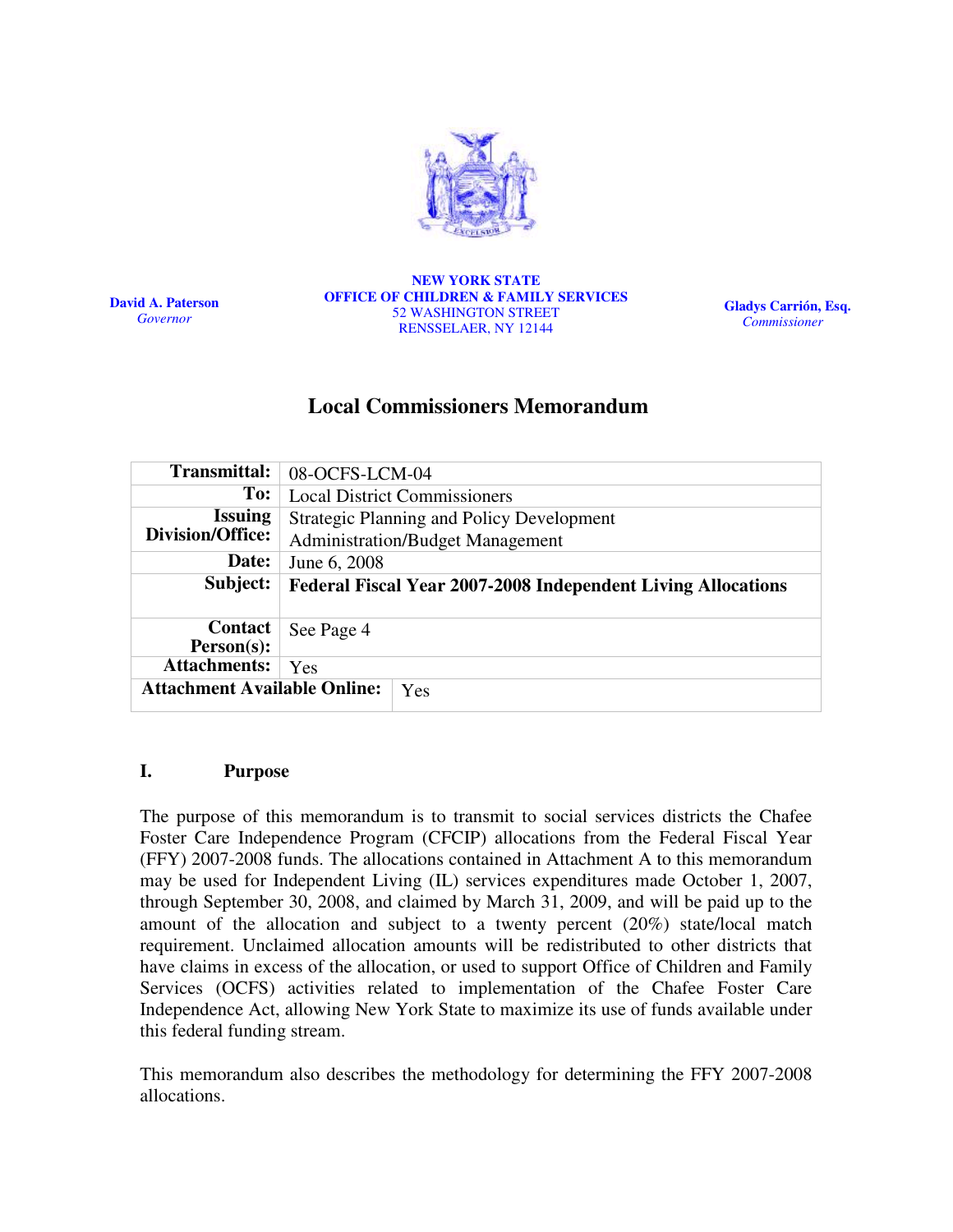Local social services districts are advised that districts must be in compliance with all provisions set forth in 02-OCFS-LCM-05 issued on February 28, 2002, including the assurances made to the U.S. Department of Health and Human Services listed in Attachment B of that memorandum, to be eligible for reimbursement from CFCIP funds.

# II. Allocation Methodology

The FFY 2007-2008 allocation for distribution to social services districts represents 97 percent of the total federal allocation to New York State, resulting in an allocation to districts of \$11,214,614. The remainder is being reserved by OCFS for two purposes: (1) to support IL services for youth in direct care in OCFS-operated facilities and rehabilitative services programs (districts are required to meet the IL services needs of eligible youth in OCFS custody placed in authorized voluntary agencies in the same manner and under the same criteria as youth in the custody of the commissioner of social services); and (2) to support OCFS activities related to the Chafee Foster Care Independence Act.

The allocation methodology for the FFY 2007-2008 CFCIP allocations to social services districts is comprised of two parts, taking into consideration the potential IL population and IL expenditures. Half of the available funds are allocated to districts based on each social services district's potential IL population, which is defined as youth 14 to 21 years of age in care on September 30, 2007. Each local district is allocated an amount equal to its proportion of the potential IL eligible population in relation to the total statewide potential IL eligible population. The remaining half of the allocation is based on each social services district's proportion of the total statewide IL claims received by March 31, 2008, applied against the FFY 2006-2007 allocations, including expenditures made after September 30, 2007. Each local district is allocated an amount equal to its proportion of the historical claims. The two parts are then added together to get each social services district's FFY 2007-2008 total CFCIP allocation, which appears in Attachment A.

This approach affords the greatest degree of stability to districts across program years, balancing population size with intensity of programming. OCFS, however, reserves the right to base future allocation methodologies on historical expenditures only.

Local social services districts are reminded that districts may claim expenditures for IL services that are directly provided by the local district staff to program recipients. These services are: academic support services, vocational training, independent living skills, and/or aftercare services. Districts are also reminded that within the service categories listed above, districts may also claim expenditures for independent living supports for youth. This would include, for example, expenditures for: cap and gowns and other fees associated with high school graduation; prom dresses; scholastic aptitude tests including SAT/ACT/PSAT (required for undergraduate admission to many colleges and universities); applications for admission to college or vocational training programs; examinations for attendance at a vocational training program; visits to colleges; clothing for job/college interviews; and car insurance.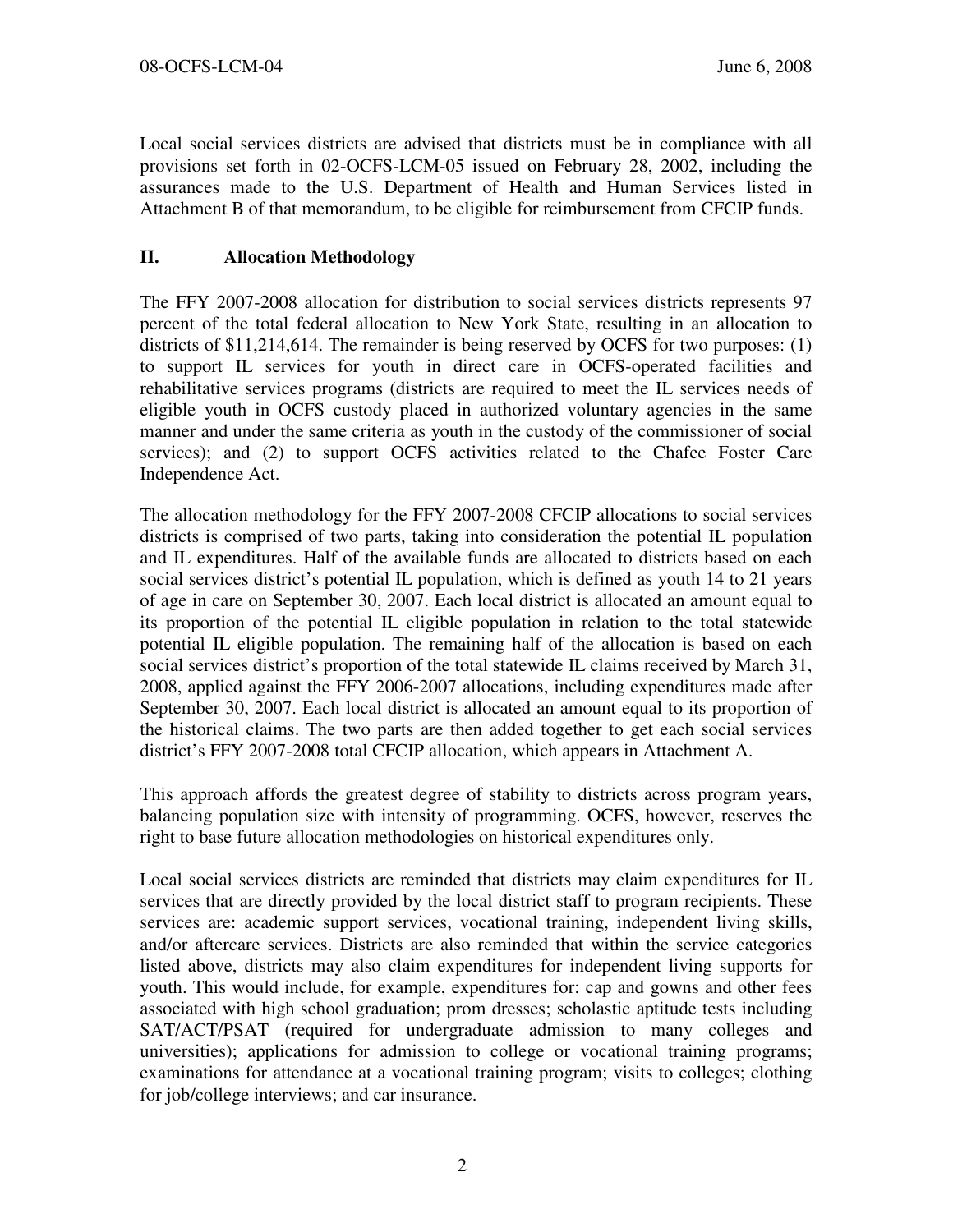Any IL claims that exceed a district's Chafee IL allocation are subject to 65 percent state reimbursement, provided the district meets its threshold requirement. Therefore, it is important that local social services districts submit all claims for the FFY 2007-2008 CFCIP funds.

## III. Claiming

Chafee Foster Care Independence Program expenditures are claimed on the Schedule RF-4, "Independent Living Program for Foster Care Children" (LDSS-3871). Refer to the Fiscal Reference Manual, Volume 2, Chapter 3 for instructions on completing the RF-4 claim. The Fiscal Reference Manual is available on the Office of Temporary and Disability Assistance intranet site at http://otda.state.nyenet/bfdm/.

Chafee Foster Care Independence Program funds are available to provide reimbursement of 80 percent of a social services district's expenditures, up to the amount of the allocation. Districts may meet the 20 percent match for expenditures claimed under the Chafee Foster Care Independence Program by use of in-kind and donated funds as described in 00-OCFS-LCM-32, Federal Fiscal Year 1999-2000 Independent Living Allocations.

For expenditures exceeding the district's Chafee Foster Care Independence Program allocation, social services expenditures are eligible for 65 percent state reimbursement, provided the district meets its threshold requirement, pursuant to Chapters 53 and 411 of the Laws of 2004 and section 153-k(l) of the Social Services Law. Any donated funds or in-kind services that are a part of those expenditures and claimed for 65 percent state reimbursement are subject to special rules (refer to 02-OCFS-LCM-05, Section V, and 02-OCFS-LCM-20).

### IV. Direct Charges

Effective July 1, 2003, the IL Program category was removed from the Schedule D-2 "Allocation for Claiming General Services Administration Expenditures" (LDSS-2347- B). District spending for IL services is now accounted for outside of the State Services Random Moment Study and not subject to the cost allocation formula. In other words, local social services districts may claim expenditures for IL services (academic support services, vocational training, independent living skills, and/or aftercare services) that are directly provided by the local district staff to program recipients. These expenditures should be claimed on Schedule D (LDSS-2347) as an F30 function. From the F30 function, the local districts should report these expenditures in the proper category of service on the Schedule RF-4.

Local district administration costs related to IL cases are considered regular foster care administration (Title IV-E or Non-Title IV-E eligible). Therefore, there should be no costs reported on the administrative or A-87 costs lines on the Schedule RF-4. Local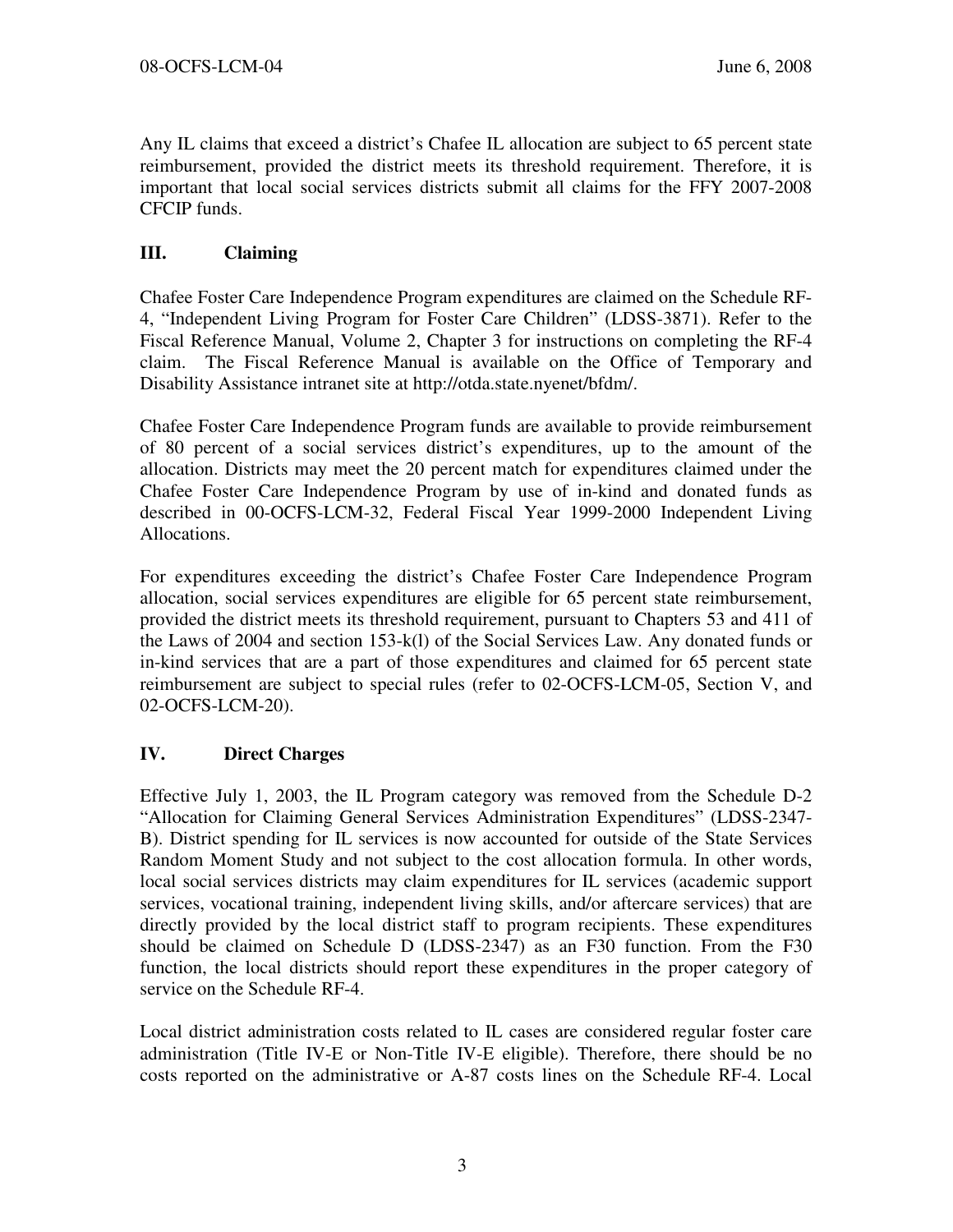districts that include administrative or A-87 costs on the RF-4 will need to submit a supplemental claim to correct the error.

## V. Contact Names

BRO – Mary Miller (716) 8473145 – Mary Miller@ocfs.state.ny.us

RRO - Linda Kurtz (585) 238-8201 - Linda.Kurtz@ocfs.state.ny.us

SRO - Jack Klump (315) 423-1200 - Jack.Klump@ocfs.state.ny.us

ARO – Kerri Barber (518)486-7078 – Kerri.Barber@ocfs.state.ny.us

SVRO - Pat Sheehy (845) 708-2499 - Patricia.Sheehy@ocfs.state.ny.us

NYCRO – Patricia Beresford (212) 383-1788- Patricia.Beresford@ocfs.state.ny.us

Bureau of Indian Affairs – Kim Thomas (716) 847-3123 - Kim. Thomas @ocfs.state.ny.us

Questions pertaining to claiming should be directed to the Office of Temporary and Disability Assistance, Bureau of Financial Services: Regions I-IV: James E. Carroll (518-474-7549) James.Carroll@otda.state.ny.us

Region V: Michael Borenstein (631) 854-9704 Michael.Borenstein@otda.state.ny.us

Region VI: Marian Borenstein (212) 961-8250 Marian.Borenstein@otda.state.ny.us

Questions pertaining to the allocations should be directed to: Deborah J. Hanor (518) 474-1361 Deborah.Hanor@ocfs.state.ny.us

Issued By: /s/ Nancy W. Martinez /s/ Thomas S. Tipple

Name: Nancy W. Martinez Title: Director Division/Office: Strategic Planning and Policy Development

Name: Thomas S. Tipple Title: Deputy Commissioner Division/Office: Administration